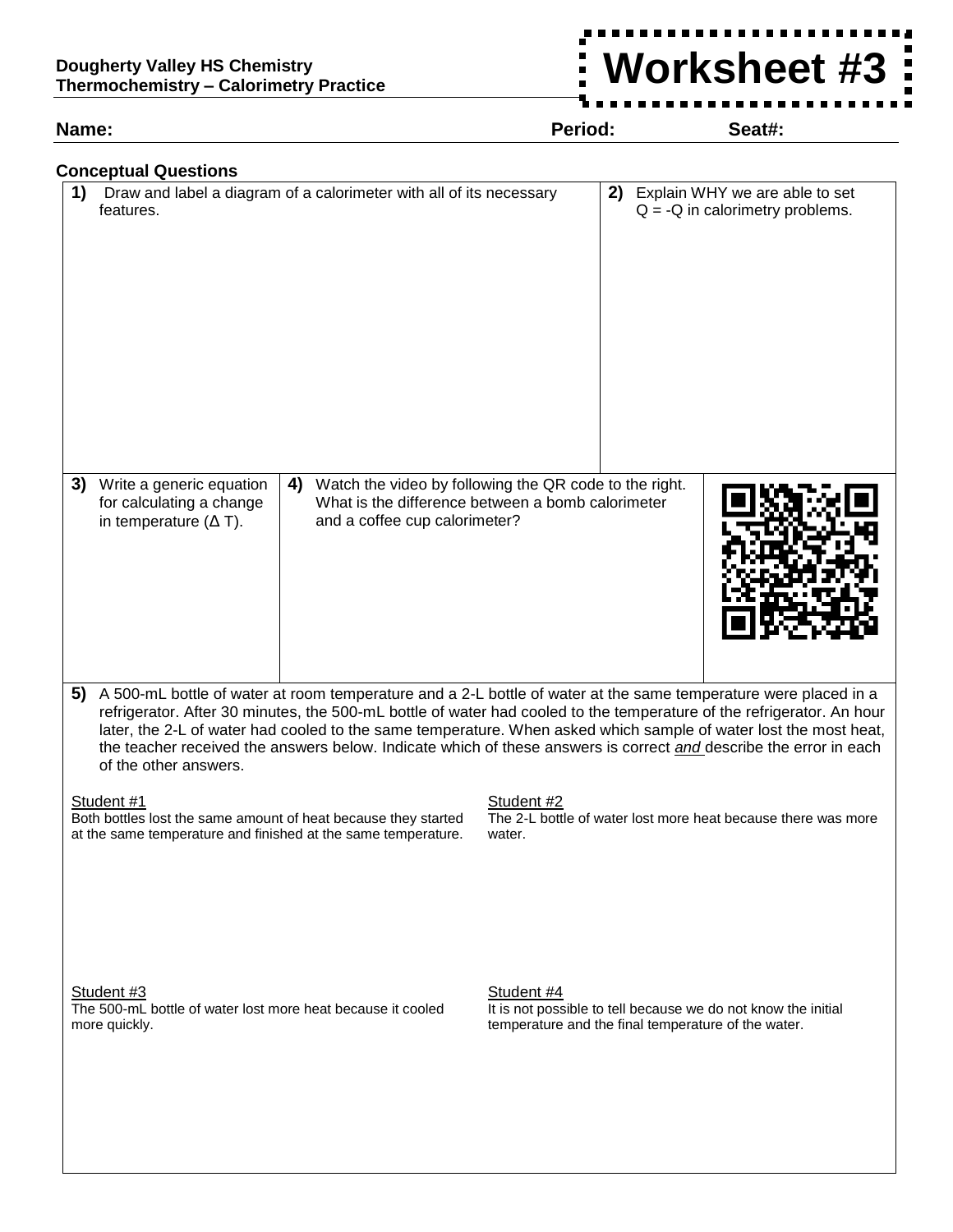## **Mathematical Questions**

- Identify the variables involved
- Show plugging in the variables to the correct places in the equation
- Get an actual answer, including units! Box your answer!
- Don't forget you must show units and any conversions that might be involved.
- You can either rearrange your equation before you plug in your variables, or after. Do what works for you!
- Some answers are provided at the end. They are underlined.

| 6) A piece of metal weighing 59.047 g was heated to 100.0 °C and then put it into 100.0 mL of water (initially at 23.7 |
|------------------------------------------------------------------------------------------------------------------------|
| °C). The metal and water were allowed to come to an equilibrium temperature, determined to be 27.8 °C.                 |
| Calculate the specific heat of the metal. $0.402 \text{ J/g}^{\circ}\text{C}$                                          |

**7)** When 1.0 g of fructose, C<sub>6</sub>H<sub>12</sub>O<sub>6</sub>(s), a sugar commonly found in fruits, is burned in oxygen in a bomb calorimeter, the temperature of the calorimeter increases by 1.58 °C. If the heat capacity of the calorimeter and its contents is 9.90 kJ/g°C, what is q for this combustion? *15.642 kJ*

**8)** How much will the temperature of a cup (180 g) of coffee at 95 °C be reduced when a 45 g silver spoon (specific heat 0.24 J/g °C) at 25 °C is placed in the coffee and the two are allowed to reach the same temperature? Assume that the coffee has the same density and specific heat as water. *-0.99°C*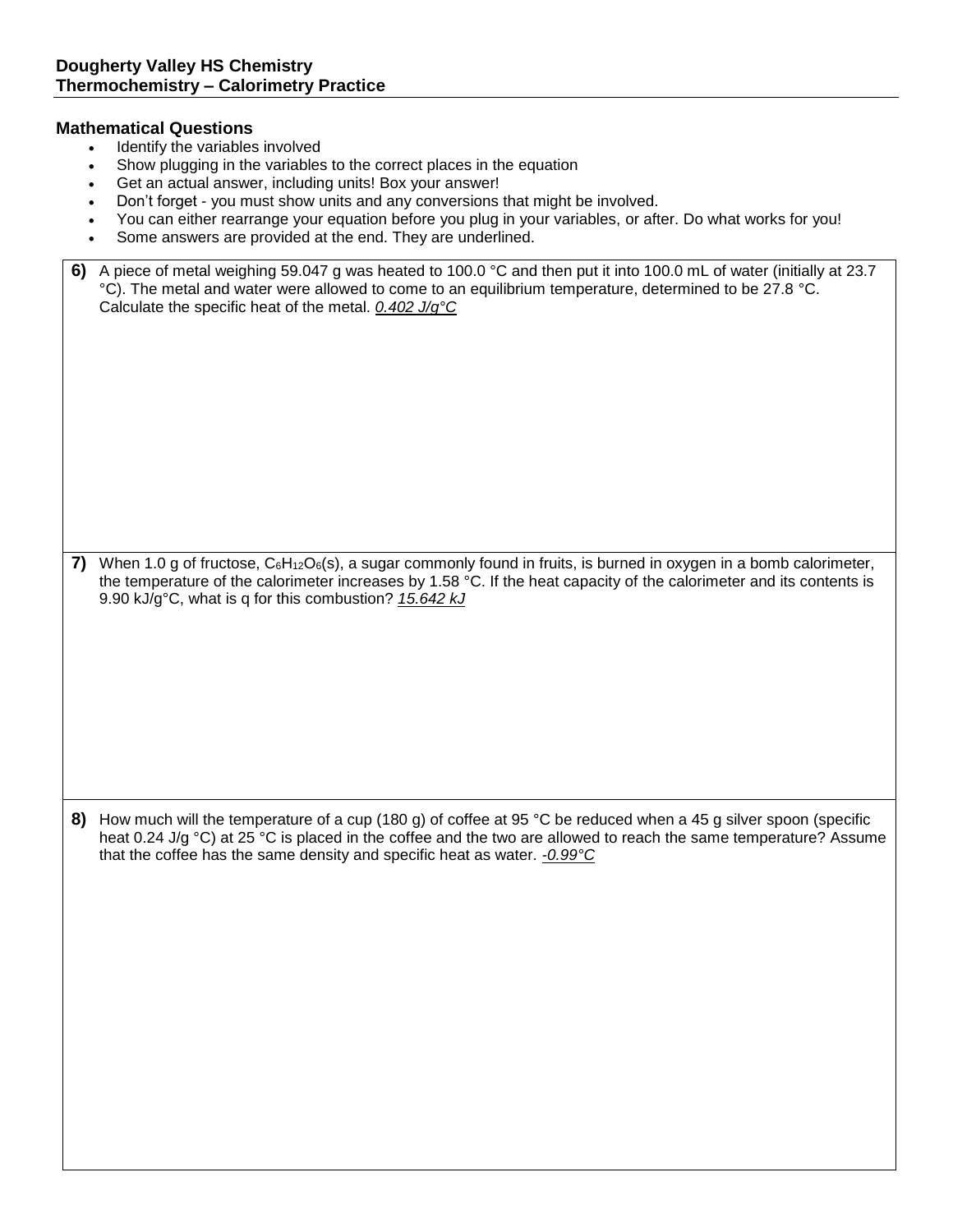| 9) The amount of fat recommended for someone with a daily diet of 2000 Calories is 65 g. What percent of the<br>calories in this diet would be supplied by this amount of fat if the average number of Calories for fat is<br>9.1 Calories/g?29.58% |                                                                                                                                                               |                                                                                                                                                                                                                  |  |  |  |
|-----------------------------------------------------------------------------------------------------------------------------------------------------------------------------------------------------------------------------------------------------|---------------------------------------------------------------------------------------------------------------------------------------------------------------|------------------------------------------------------------------------------------------------------------------------------------------------------------------------------------------------------------------|--|--|--|
|                                                                                                                                                                                                                                                     | 10) A 45-g aluminum spoon (specific heat 0.88 J/g °C) at 24 °C is placed in 180 mL (180 g) of coffee at 85 °C and the<br>temperature of the two become equal. |                                                                                                                                                                                                                  |  |  |  |
|                                                                                                                                                                                                                                                     |                                                                                                                                                               | a) What is the final temperature when the two become equal? Assume that coffee has the same specific<br>heat as water. 81.95°C                                                                                   |  |  |  |
|                                                                                                                                                                                                                                                     |                                                                                                                                                               |                                                                                                                                                                                                                  |  |  |  |
|                                                                                                                                                                                                                                                     |                                                                                                                                                               |                                                                                                                                                                                                                  |  |  |  |
|                                                                                                                                                                                                                                                     |                                                                                                                                                               | b) The first time a student solved this problem she got an answer of 88 °C. Explain why this is clearly an<br>incorrect answer.                                                                                  |  |  |  |
|                                                                                                                                                                                                                                                     |                                                                                                                                                               |                                                                                                                                                                                                                  |  |  |  |
|                                                                                                                                                                                                                                                     |                                                                                                                                                               | 11) In a coffee-cup calorimeter, 100.0 g of H <sub>2</sub> O and 100.0 mL of HCI are mixed. They both had an initial temperature<br>of 24.6°C. After the reaction, the temperature of both substances is 31.3°C. |  |  |  |
|                                                                                                                                                                                                                                                     |                                                                                                                                                               | a) Was the reaction exothermic or endothermic? Explain.                                                                                                                                                          |  |  |  |
|                                                                                                                                                                                                                                                     |                                                                                                                                                               | b) Calculate how much heat the water lost or gained. $+2800.6$ J                                                                                                                                                 |  |  |  |
|                                                                                                                                                                                                                                                     |                                                                                                                                                               |                                                                                                                                                                                                                  |  |  |  |
|                                                                                                                                                                                                                                                     |                                                                                                                                                               |                                                                                                                                                                                                                  |  |  |  |
|                                                                                                                                                                                                                                                     |                                                                                                                                                               |                                                                                                                                                                                                                  |  |  |  |
|                                                                                                                                                                                                                                                     |                                                                                                                                                               |                                                                                                                                                                                                                  |  |  |  |